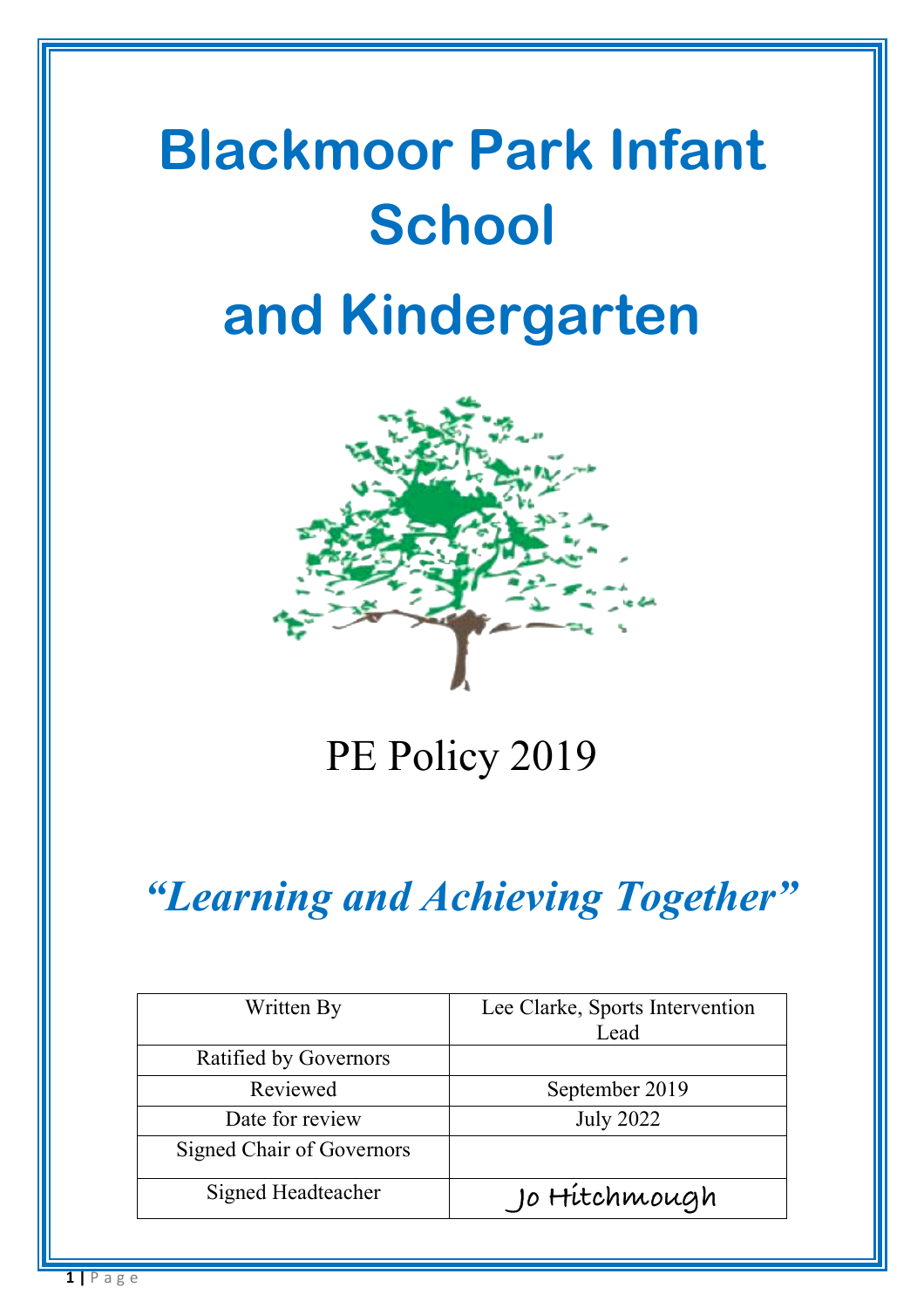#### **Policy Statement:**

Blackmoor Park Infant School and Kindergarten's curriculum is skills based and knowledge rich. As teachers we focus on the acquisition of knowledge, understanding and skills in lessons because we believe that our children should have the opportunity to study areas of the curriculum in greater depth. Using this approach we prepare our children to produce exceptional outcomes whilst developing their independence, curiosity, and creativity. In their time with us we ensure our children receive the essential knowledge they need to be educated citizens, introducing them to the best that has been thought and said, helping them towards an appreciation of human creativity and achievement. Together we produce collaborators, innovators, leaders and more than anything else, young people who understand what it means to be human.

#### *(Please read in conjunction with "Curriculum Intent Statement", September 2019)*

PE is a foundation subject in the National Curriculum and is part of Physical Development in the Early Years Foundation Stage (EYFS). This policy outlines the nature, entitlement and implementation of PE taught in our school and underpins our school's values.

#### **Definition:**

#### **DfE Definition**

"A high-quality physical education curriculum inspires all pupils to succeed and excel in competitive sport and other physically demanding activities. It should provide opportunities for pupils to become physically confident in a way which supports their health and fitness. Opportunities to compete in sport and other activities build character and help to embed values such as fairness and respect.

The national curriculum for physical education aims to ensure that all pupils:

- develop competence to excel in a broad range of physical activities
- are physically active for sustained periods of time
- engage in competitive sports and activities
- lead healthy, active lives."

#### *(National Curriculum 2014)*

#### **Core purpose:**

Physical Education develops the children's knowledge, skills and understanding so that they can perform with increasing competence and confidence in a range of physical activities. These include dance, games and gymnastic activities. Physical Education promotes an understanding in children of their bodies in action. It involves thinking, selecting and applying skills and promotes positive attitudes towards a healthy lifestyle. We enable them to make informed choices about physical activity throughout their lives. We believe children need a balanced diet and opportunities to be physically active in order to develop and learn effectively. Blackmoor Park Infant and Kindergarten school aims to deliver a broad and balanced programme of physical activity that offers opportunities to promote physical development and competence, whilst developing artistic, aesthetic and linguistic understanding through movement. These opportunities will provide the necessary experiences to develop a range of attributes and qualities thus creating a well-rounded physically able child.

#### **The context of teaching:**

The aim of physical education is to promote physical activity and healthy lifestyles. Children are taught to observe the conventions of fair play, honest competition and good sporting behaviour as individual participants, team members and spectators. The school follows the "Real PE" scheme to deliver its PE content. Our children also engage in the "daily mile" throughout the school day in order to improve their physical, emotional, social health and wellbeing to create healthy habits for life.

Children take part in games, gymnastic movement, dance and athletic activities using indoor and outdoor environments where appropriate. Children can take part in after school clubs and have the opportunity to compete against other schools. Children have swimming lessons in Year 2.

https://www.gov.uk/government/publications/national-curriculum-in-england-physical-educationprogrammes-ofstudy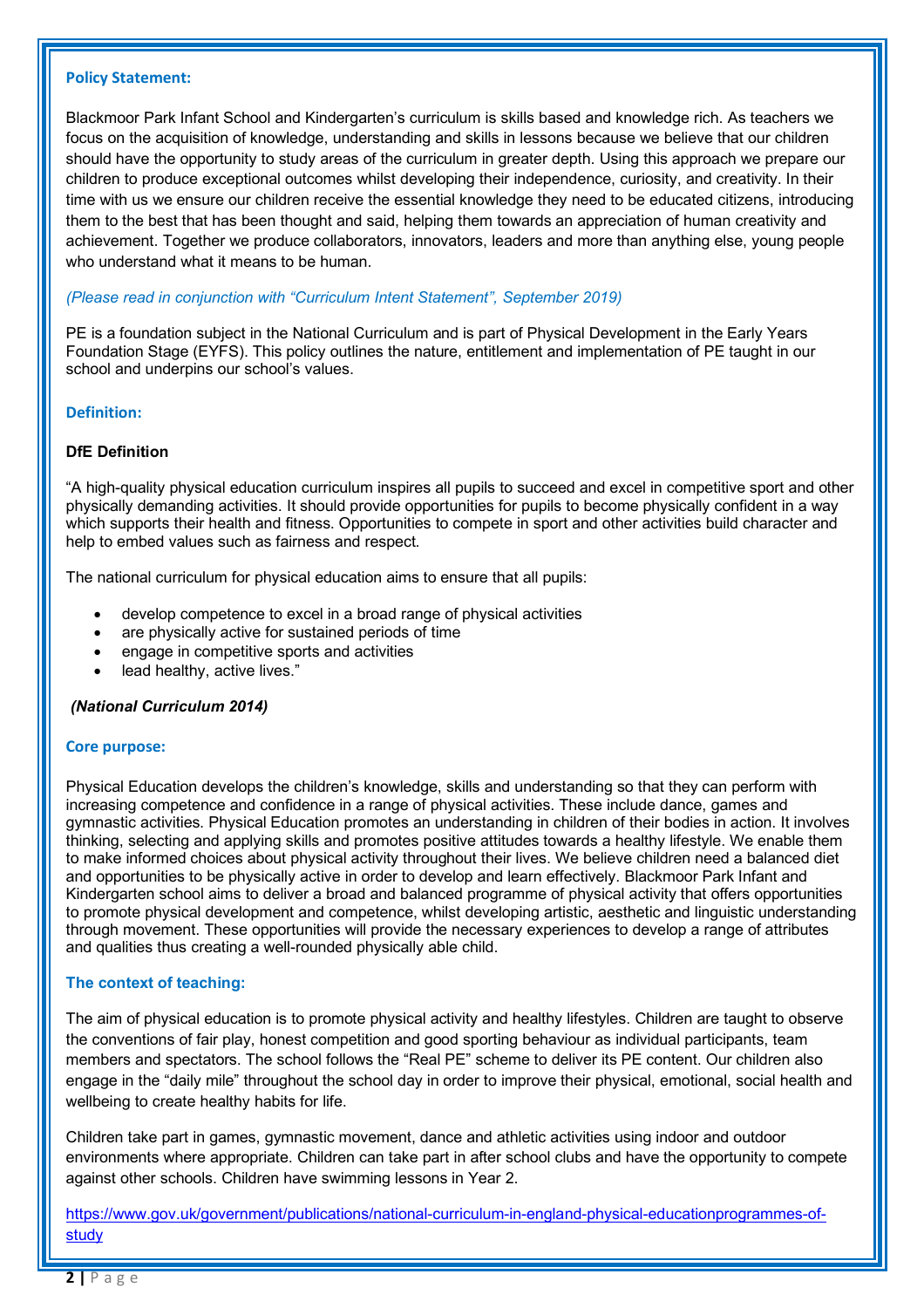In **Early Years Foundation Stage**, Physical development involves providing opportunities for young children to be active and interactive; and to develop their co-ordination, control, fine motor skills and movement. Children must also be helped to understand the importance of physical activity, and to make healthy choices in relation to food.

The **National Curriculum for Physical Education** aims to ensure that all pupils:

- develop competence to excel in a broad range of physical activities
- are physically active for sustained periods of time
- engage in competitive sports and activities
- lead healthy, active lives.
- be competitive
- To enable children to develop the knowledge and skills required to fully understand the learning associated with this curriculum area.

Children will be given the opportunity to develop physical control, mobility, awareness of space and manipulative skills in indoor and outdoor environments. We also establish positive attitudes towards a healthy and active way of life, promoting lifelong habits of being physically active. Blackmoor Park Infant School and Kindergarten also strives to develop a sense of fair play, honest competition and good sporting behaviour.

#### **Dress**

Teachers should set an example by being suitable attired for the activities taught. They are not expected to wear tracksuits etc unless they wish to do so. However they must ALWAYS wear suitable footwear. Children must be suitable dressed for their PE lessons. Children are to wear plimsolls or trainers when participating in Games outside. Bare feet are acceptable and appropriate for dance or gymnastic work. *It is the responsibility of parents/carers to ensure their child has the appropriate PE kit in school at all times.*

#### **Key outcomes:**

Physical Education develops the children's knowledge, skills and understanding, so that they can perform with increasing competence and confidence in a range of physical activities. These include dance, games, gymnastics and athletics. Physical Education helps to build resilience, perseverance and co-operation which are qualities encouraged throughout school.

Through Physical Education lessons we aim to improve children's physical literacy, providing them with opportunities to master fundamental movement skills and fundamental sports skills. This permits children to read their environment and make appropriate decisions, and, allows them to move confidently and with control in a wide range of physical activity situations.

**In the Early Years Foundation Stage**, children will be engaged in activities which develop their understanding of their bodies in action, involve them in thinking, selecting and applying physical skills. The curriculum will also promote positive attitudes towards a healthy lifestyle. This will support the establishment of good habits that may enable children to make informed choices about physical activity throughout their lives.

**In Key Stage 1**, teachers will plan lessons that will teach children to:

- develop and explore a broad range of physical skills with increasing control and coordination; for example fine motor skills will be developed linked to handwriting
- engage in teamwork where children play with others in a range of group situations, learning to apply rules and conventions for different activities
- evaluate their physical and performance skills
- recognise and describe how their bodies feel during exercise
- to develop a sense of enjoyment in physical activity
- engage in competitive sports and activities
- participate in at least 2 hours of quality P.E over a week

The school provides children with the opportunity to be physical and practise skills during playtimes and lunchtimes. This promotes child-led co-operation and good behaviour. In addition, extended school club provision offers the opportunity to be physical and practise skills outside of normal school hours.

We work with key partners, including Liverpool Schools Sports Partnership, to promote physical activity and participate in competitions.

The majority of the formative assessment at Blackmoor Park Infant School will be taken from cross curricular work where children are applying taught matters, skills and processes. Staff are required to complete Data Assessment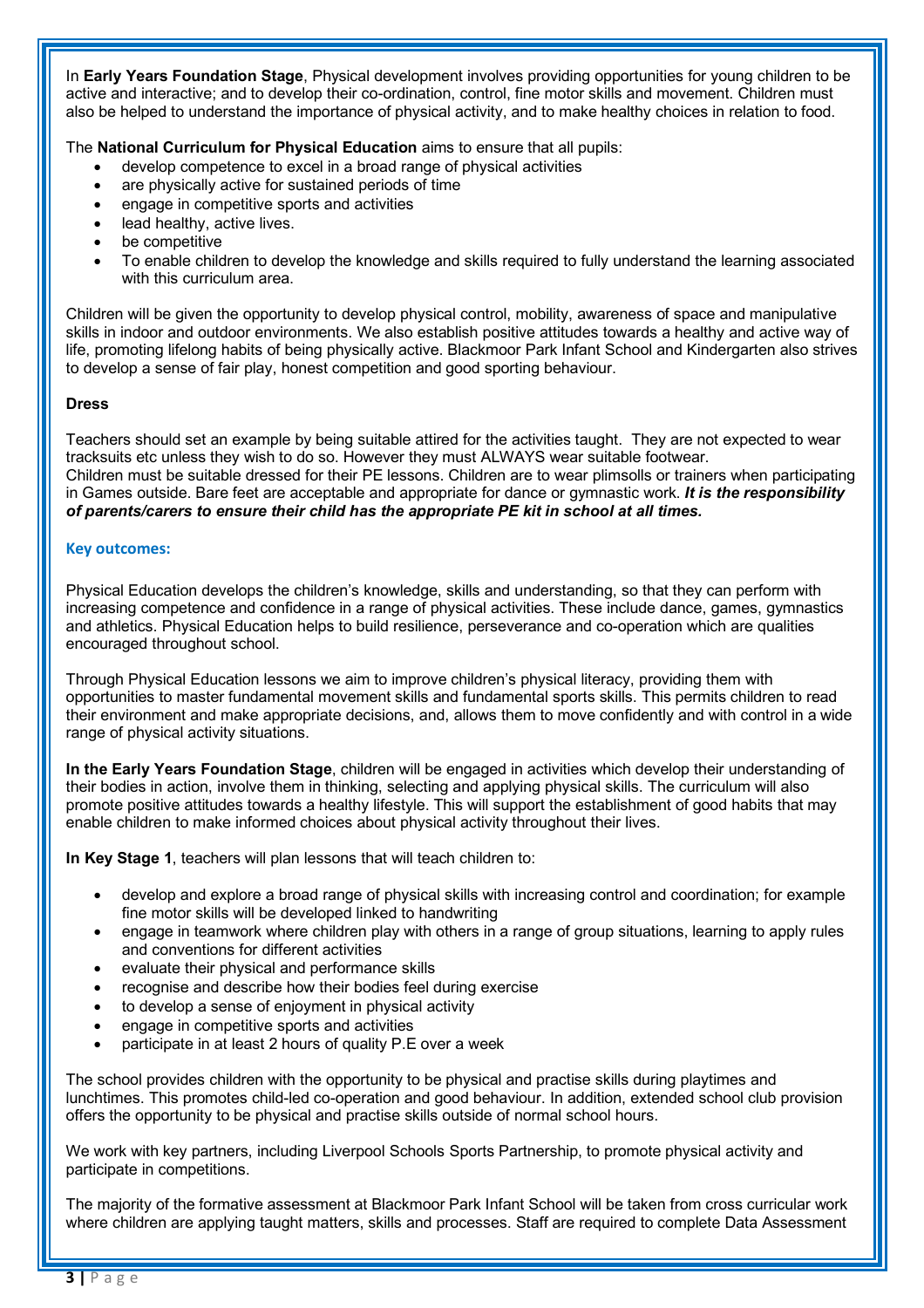Spread sheets at the end of each term and share these outcomes with the PE Coordinator using the numerical guidelines to assess children's work.

## **Context:**

This policy should be considered in the context of:

- Blackmoor Park Infant School's Curriculum Intent;
- Blackmoor Park Infant School's Curriculum Policy;
- Blackmoor Park Infant School's Subject Leadership Policy;
- Blackmoor Park Infant School's Assessment Policy;
- Blackmoor Park Infant School's Marking Policy;
- Blackmoor Park Infant CPD policy;
- Blackmoor Park Learning Assistant Policy;
- Blackmoor Park Infant SEND policy;
- Blackmoor Park Infant Appraisal Policy;
- Blackmoor Park Infant Display Policy.

## **Health and Safety**

Children should be working in a safe environment, both in and out of the classroom. There are significant health and safety issues relating to both the use of equipment within the school and to health. Teachers will ensure that all planning takes into consideration the risks associated with PE lessons and that any relevant risks identified are minimised. All children are made aware of the rules that apply whilst working within PE lessons and safe use of equipment will be clearly discussed with the child/group of children or class before the lesson begins.

To minimise the risks we will ensure:

- Pupils will be taught to handle equipment correctly.
- Equipment must be used under the supervision of an adult.
- Pupils must consider health and safety issues and consequences and operate in a safe and hygienic manner.
- Risk Assessments will be included in the planning and reviewed annually.
- The PE leader and Sports Coach will keep staff informed about the latest up to date Health and Safety updates and regulations.
- Pupils will be taught the dangers of using equipment inappropriately.

Teachers should refer to the school's Health and Safety Policy. It is the individual member of staff's responsibility to ensure that they have read, understood and acted on this information.

#### **Roles and Responsibilities:**

.

#### **In their role a class teacher needs to:**

- Have accurate knowledge of the school's and pupils' strengths and weaknesses
- Be knowledgeable in a range of subjects and have authority and influence
- Have clear expectations for raising and maintaining standards
- Facilitate a range of monitoring and evaluating procedures to improve teaching and learning
- Have well established systems for collecting, analysing and using assessment data

#### **Class teachers are responsible for:**

- Providing a challenging and stimulating PE curriculum designed to encourage all children to reach the highest standard of achievement;
- Recognising and being aware of the needs of each individual child according to ability and aptitude;
- Ensuring that learning is progressive and continuous;
- Being good role models, punctual, well prepared and organised;
- Keeping up-to-date with educational research in PE;
- Providing clear information on school procedures and pupil progress;
- Having a positive attitude to the development of their own expertise;
- Working collaboratively with all involved in education to develop a shared philosophy and commonality of practice.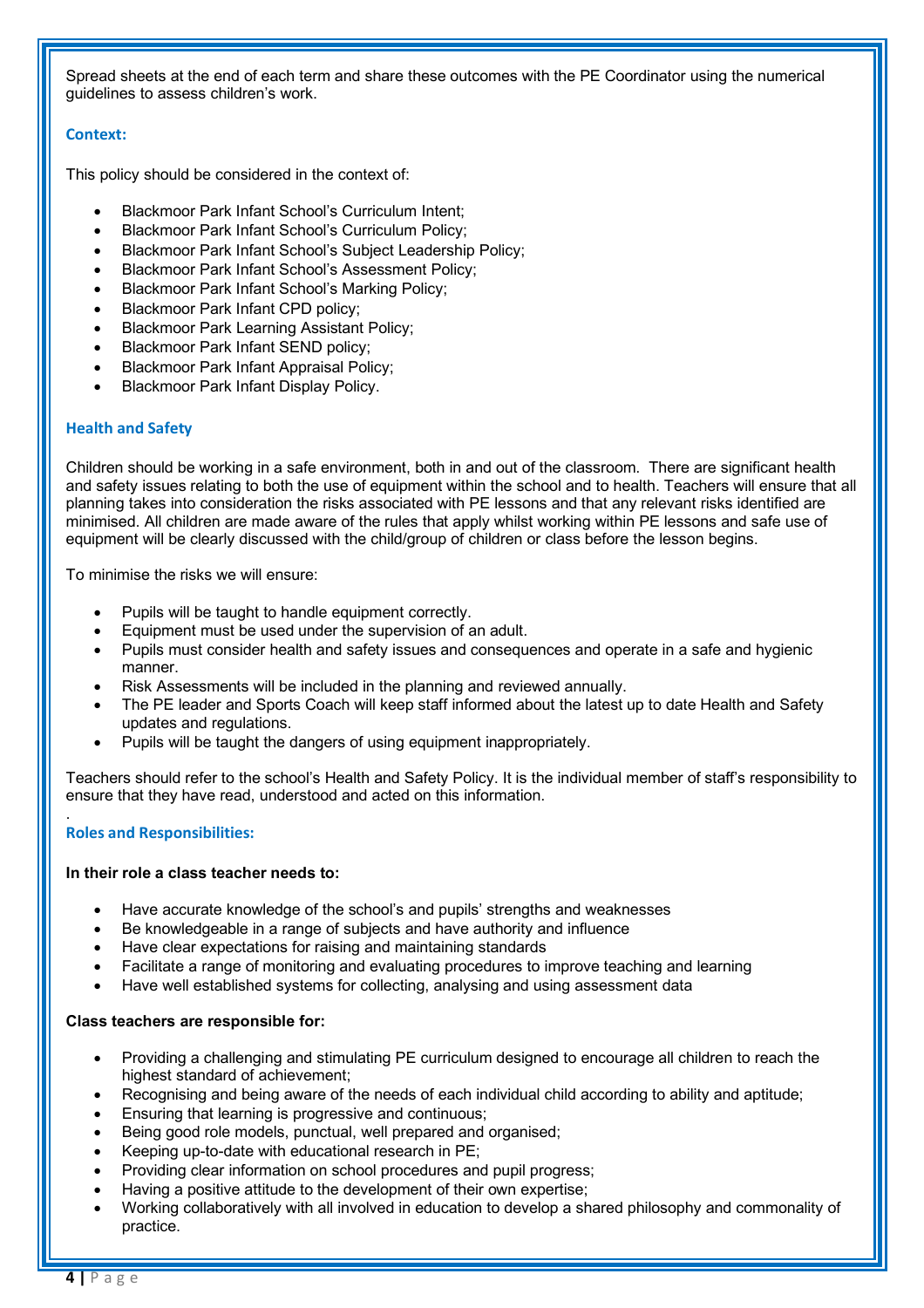#### **Equal Opportunities and Inclusion**

All pupils irrespective of ethnicity, religion, gender or ability are given equal access to the PE curriculum where possible. In all classes there are children of differing physical ability. We aim to provide suitable learning opportunities for all children. We achieve this through a range of strategies:

- Setting common tasks that are open-ended and can have a variety of results.
- Grouping children by ability and setting different tasks for each group.
- Providing a range of challenge through the provision of different resources.

#### **Accountability:**

The monitoring of the standards of children's work and of the quality of teaching in PE is the responsibility of the Sports Coach and PE subject leader. The work of the subject leader also involves supporting colleagues in the teaching of PE, being informed about current developments in the subject, and providing a strategic lead and direction for the subject in the school. The Sports Coach and PE Subject Leader provides the Headteacher with an annual summary report in which s/he evaluates the strengths and weaknesses in the subject, and indicates areas for further improvement by the end of July. This report is shared with Governors in the autumn term.

#### **Self evaluation:**

Self evaluation has been enhanced in the Ofsted framework (September 2019). The Sports Coach and PE subject lead has access to a Job Description, the School Development Plan, Post Ofsted Action Plan and whole school improvement termly monitoring overviews. It is crucial that everyone has a good knowledge and understanding of what good quality teaching and learning looks like in Blackmoor Park Infant School and Kindergarten. **See Appendix 4 Assessment for learning page 11.**

Planning files will be monitored every term by the Sports Coach and PE subject lead.

#### **Monitoring and review:**

This is a vital aspect of teaching. Within the context of the school and its policies, class teachers are responsible for establishing and ensuring high standards of teaching and learning in all subjects. They play a key role in monitoring, supporting and motivating other teachers and staff through coaching and peer mentoring. All are held to account through robust Performance Management targets. All monitoring in the form of lesson observations are conducted with care and sensitivity so that it contributes to learning and improvement. **See lesson observation pro forma Appendix 3 page 10.**

Learning walks are planned within the whole school context.

#### **Examples of Monitoring**

Lesson observations Talking to staff/pupils Monitoring plans Analysing data Teacher evaluation/pupils Display – visual evidence, photographs, ICT etc Resources – audit use and accessibility Pupil shadowing Questionnaires Request an external view from School Improvement Partner (LSIP)

#### **Publicity:**

All teachers will be made aware of key dates in advance of the school year in compliance with this policy by the PE subject lead and Sports Coach.

#### **Monitoring:**

The head teacher, members of the senior leadership team and members of the curriculum leadership team, will monitor the effectiveness of this policy.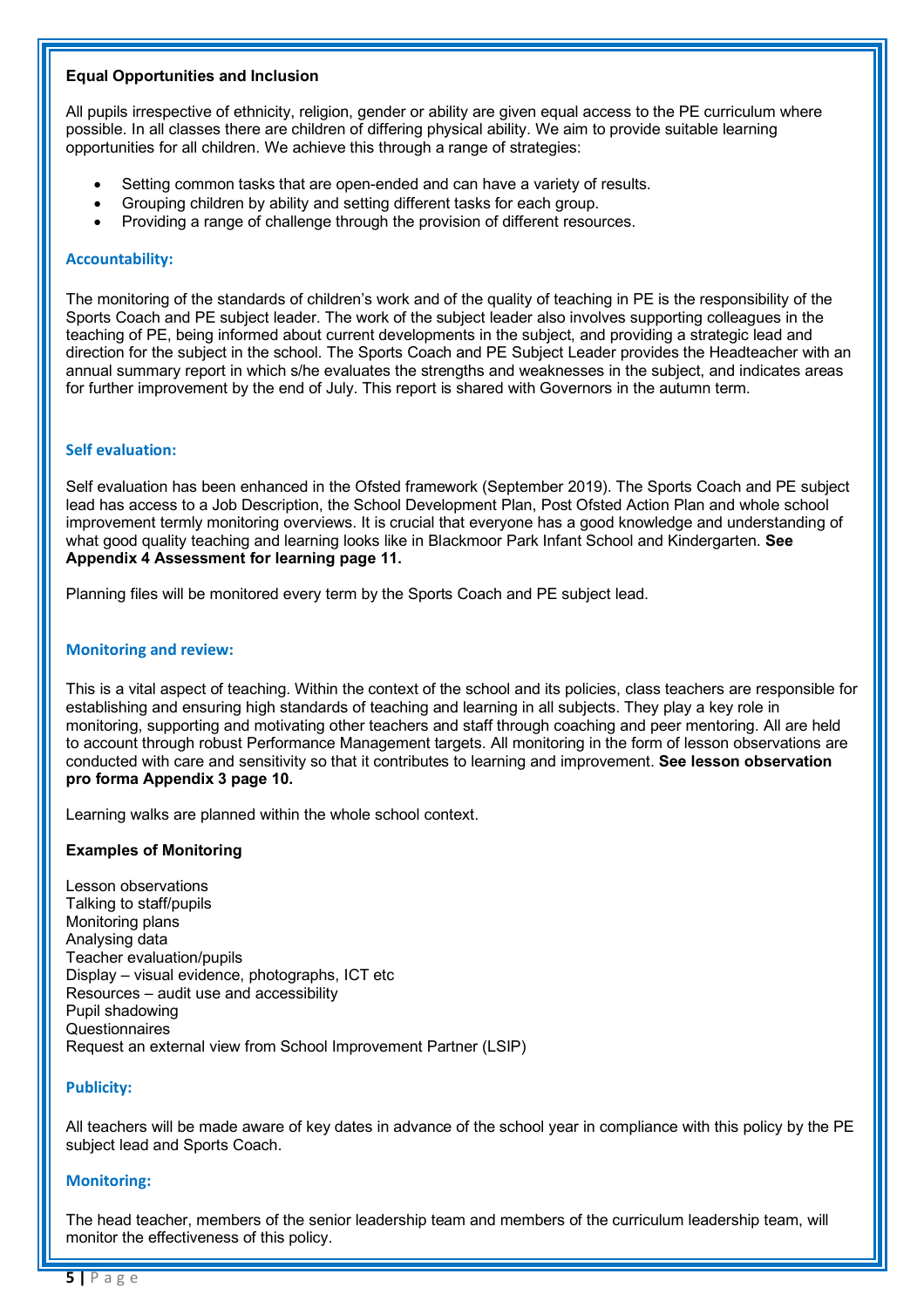#### **Useful websites**

https://teachphysed.weebly.com/pe-teachers-websites.html https://thepegeek.com/websites/ http://www.pecentral.org/websites/kidsites.html https://www.education.com/reference/article/ten-websites-physical-health-education/ http://www.pecentral.org/websites/pepeoplesites.html https://sparkpe.org/blog/physical-education-pe-apps-for-teachers/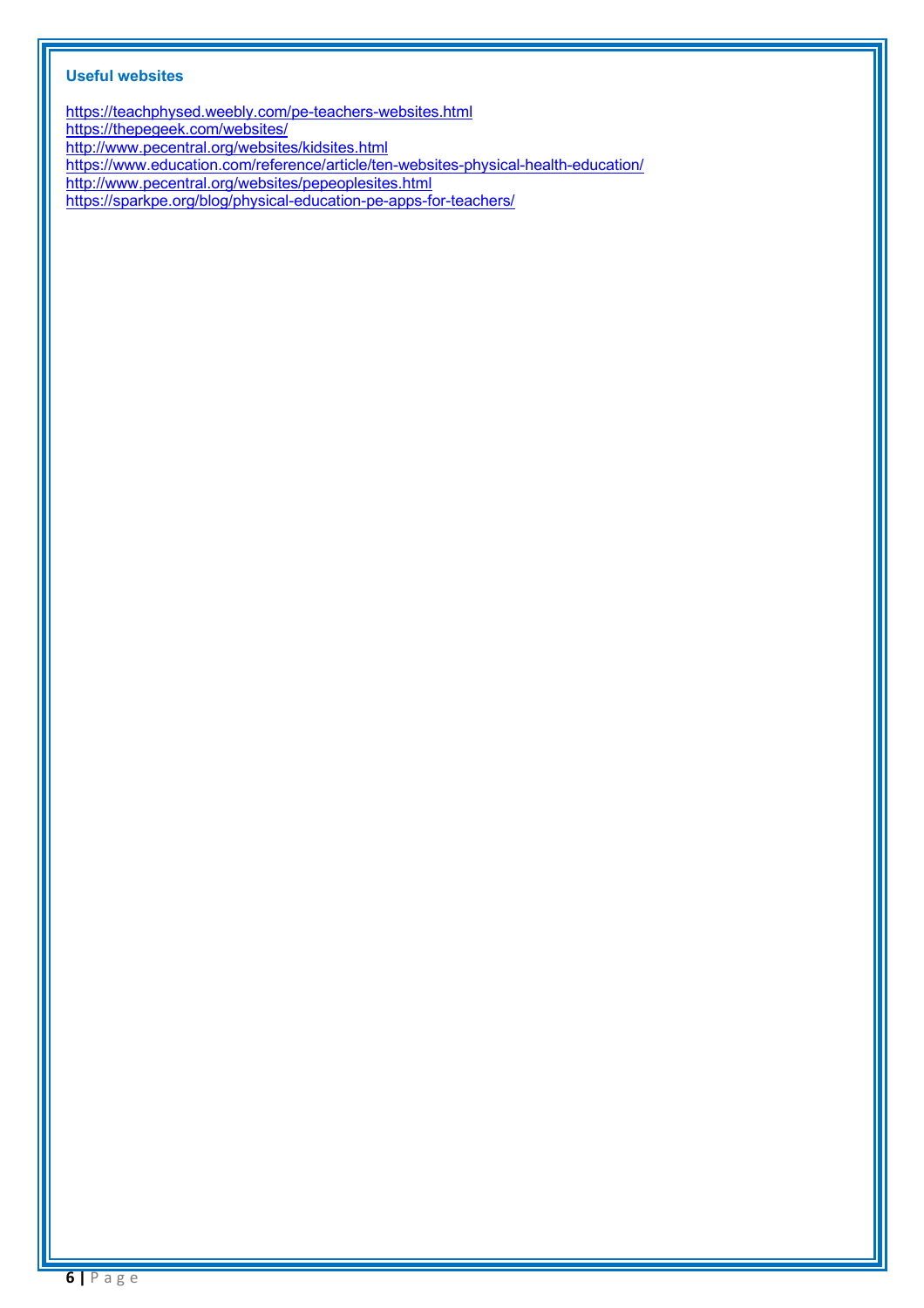# **Appendix 1 Teachers' Standards Framework Personal and professional conduct**

The Teachers' Standards can be found on the GOV.UK website: https://www.gov.uk/government/publications/teachers-standards

#### **PREAMBLE**

Teachers make the education of their pupils their first concern, and are accountable for achieving the highest possible standards in work and conduct. Teachers act with honesty and integrity; have strong subject knowledge, keep their knowledge and skills as teachers up-to-date and are self-critical; forge positive professional relationships; and work with parents in the best interests of their pupils.

## **PART ONE: TEACHING**

#### **A teacher must:**

## **1 Set high expectations which inspire, motivate and challenge pupils**

- establish a safe and stimulating environment for pupils, rooted in mutual respect
- set goals that stretch and challenge pupils of all backgrounds, abilities and dispositions
- § demonstrate consistently the positive attitudes, values and behaviour which are expected of pupils.

## **2 Promote good progress and outcomes by pupils**

- be accountable for pupils' attainment, progress and outcomes
- be aware of pupils' capabilities and their prior knowledge, and plan teaching to build on these
- quide pupils to reflect on the progress they have made and their emerging needs
- demonstrate knowledge and understanding of how pupils learn and how this impacts on teaching
- encourage pupils to take a responsible and conscientious attitude to their own work and study.

## **3 Demonstrate good subject and curriculum knowledge**

§ have a secure knowledge of the relevant subject(s) and curriculum areas, foster and maintain pupils' interest in the subject, and address misunderstandings

demonstrate a critical understanding of developments in the subject and curriculum areas, and promote the value of scholarship

■ demonstrate an understanding of and take responsibility for promoting high standards of literacy, articulacy and the correct use of Standard English, whatever the teacher's specialist subject

- if teaching early reading, demonstrate a clear understanding of systematic synthetic phonics
- § if teaching early mathematics, demonstrate a clear understanding of appropriate teaching strategies.

#### **4 Plan and teach well structured lessons**

- § impart knowledge and develop understanding through effective use of lesson time
- promote a love of learning and children's intellectual curiosity

§ set homework and plan other out-of-class activities to consolidate and extend the knowledge and understanding pupils have acquired

- reflect systematically on the effectiveness of lessons and approaches to teaching
- § contribute to the design and provision of an engaging curriculum within the relevant subject area(s).

## **5 Adapt teaching to respond to the strengths and needs of all pupils**

§ know when and how to differentiate appropriately, using approaches which enable pupils to be taught effectively

have a secure understanding of how a range of factors can inhibit pupils' ability to learn, and how best to overcome these

§ demonstrate an awareness of the physical, social and intellectual development of children, and know how to adapt teaching to support pupils' education at different stages of development

• have a clear understanding of the needs of all pupils, including those with special educational needs; those of high ability; those with English as an additional language; those with disabilities; and be able to use and evaluate distinctive teaching approaches to engage and support them.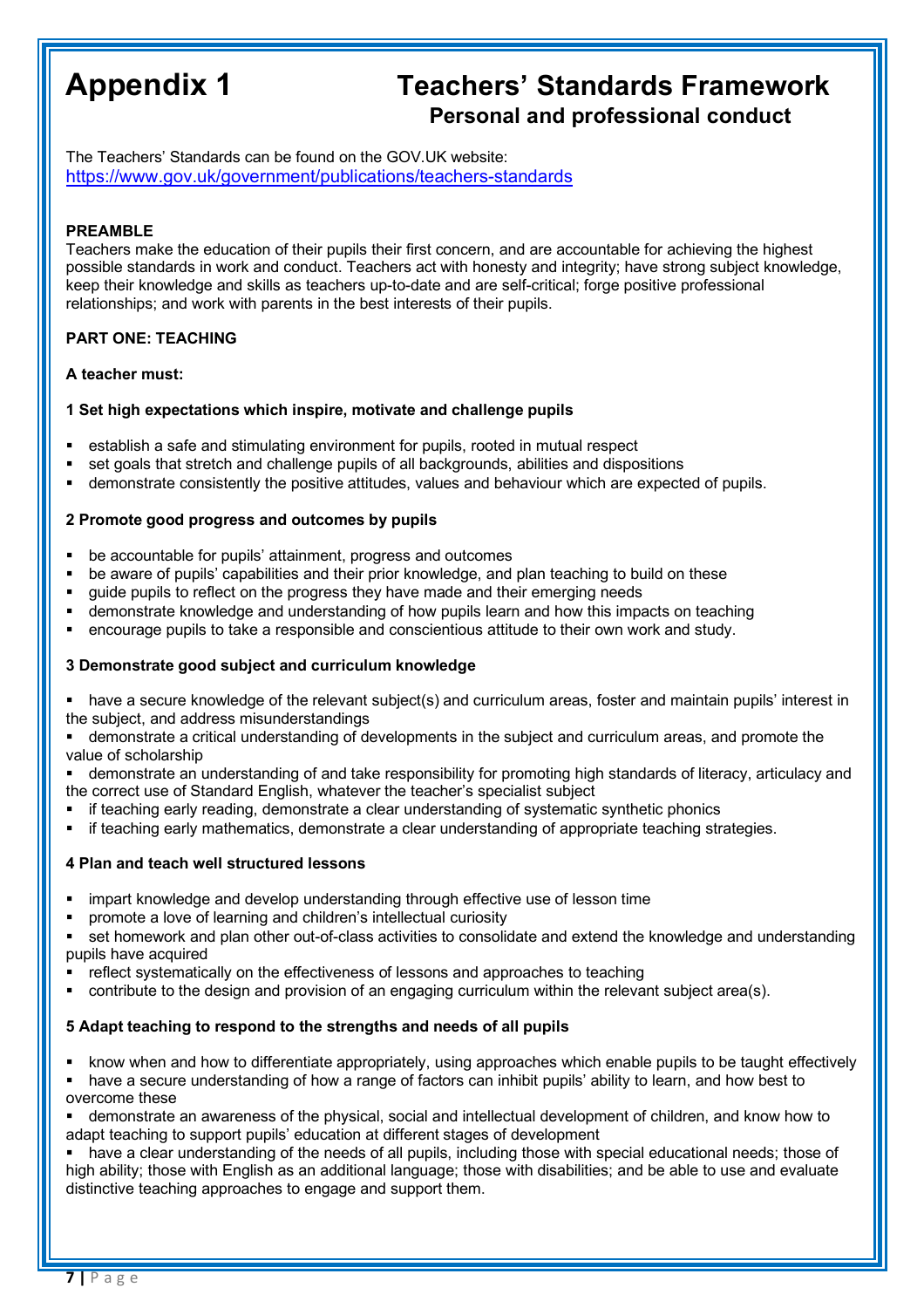#### **6 Make accurate and productive use of assessment**

§ know and understand how to assess the relevant subject and curriculum areas, including statutory assessment requirements

make use of formative and summative assessment to secure pupils' progress

§ use relevant data to monitor progress, set targets, and plan subsequent lessons

give pupils regular feedback, both orally and through accurate marking, and encourage pupils to respond to the feedback.

#### **7 Manage behaviour effectively to ensure a good and safe learning environment**

have clear rules and routines for behaviour in classrooms, and take responsibility for promoting good and courteous behaviour both in classrooms and around the school, in accordance with the school's behaviour policy

§ have high expectations of behaviour, and establish a framework for discipline with a range of strategies, using praise, sanctions and rewards consistently and fairly

■ manage classes effectively, using approaches which are appropriate to pupils' needs in order to involve and motivate them

maintain good relationships with pupils, exercise appropriate authority, and act decisively when necessary.

#### **8 Fulfil wider professional responsibilities**

make a positive contribution to the wider life and ethos of the school

develop effective professional relationships with colleagues, knowing how and when to draw on advice and specialist support

- deploy support staff effectively
- take responsibility for improving teaching through appropriate professional development, responding to advice and feedback from colleagues
- § communicate effectively with parents with regard to pupils' achievements and well-being.

## **PART TWO: PERSONAL AND PROFESSIONAL CONDUCT**

A teacher is expected to demonstrate consistently high standards of personal and professional conduct. The following statements define the behaviour and attitudes which set the required standard for conduct throughout a teacher's career.

§ Teachers uphold public trust in the profession and maintain high standards of ethics and behaviour, within and outside school, by:

 $\circ$  treating pupils with dignity, building relationships rooted in mutual respect, and at all times observing proper boundaries appropriate to a teacher's professional position

- $\circ$  having regard for the need to safeguard pupils' well-being, in accordance with statutory provisions
- $\circ$  showing tolerance of and respect for the rights of others

 $\circ$  not undermining fundamental British values, including democracy, the rule of law, individual liberty and mutual respect, and tolerance of those with different faiths and beliefs

 $\circ$  ensuring that personal beliefs are not expressed in ways which exploit pupils' vulnerability or might lead them to break the law.

Teachers must have proper and professional regard for the ethos, policies and practices of the school in which they teach, and maintain high standards in their own attendance and punctuality.

Teachers must have an understanding of, and always act within, the statutory frameworks which set out their professional duties and responsibilities.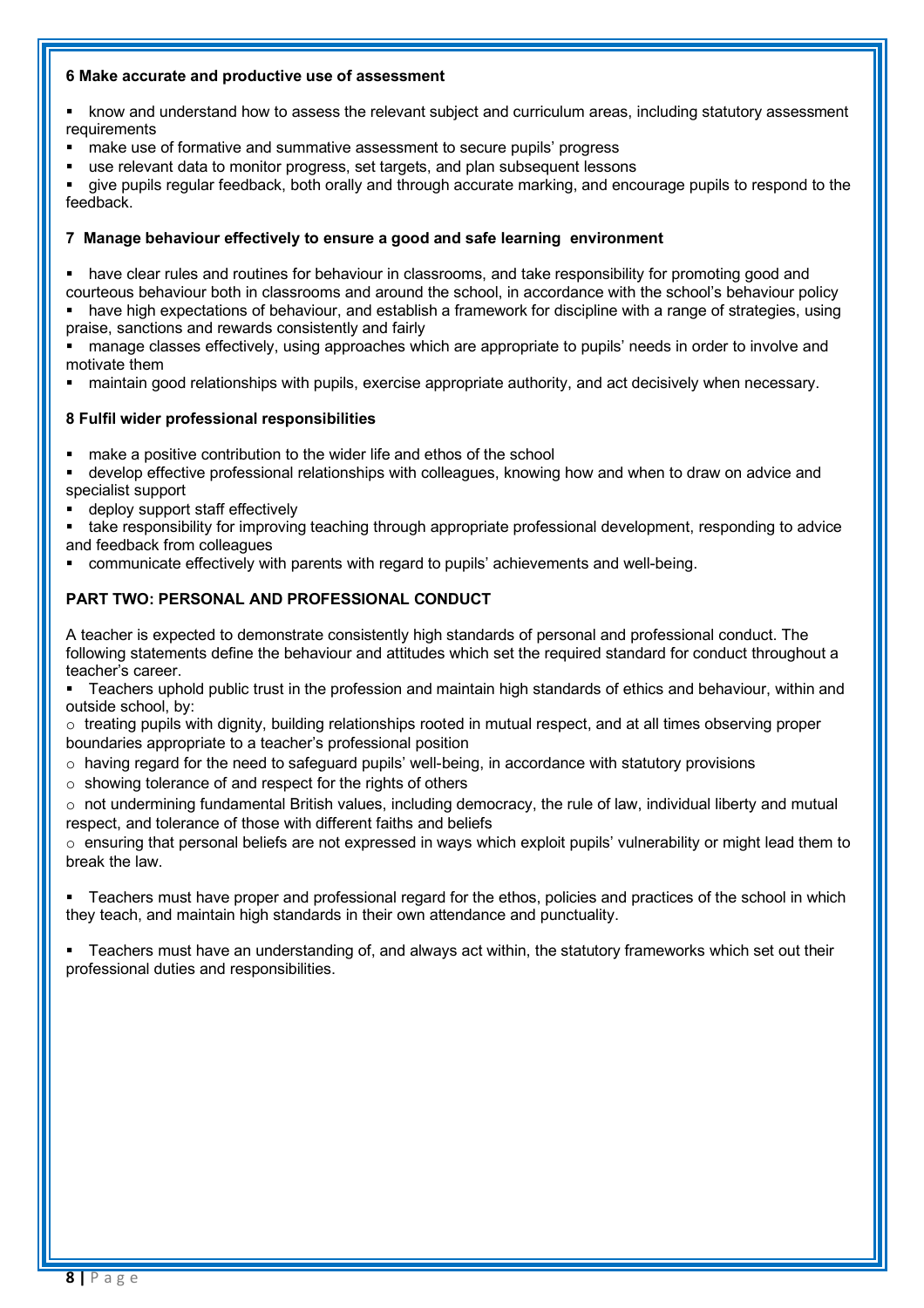## **Appendix 2 Self reflection**

#### **Standards of Pupils' Work and Progress**

• Are standards in line with EYFSP/ National Curriculum expectations/levels for the appropriate age?

• What standards are achieved by pupils and are there any variations or trends? (Over time; by gender, ethnicity, Pupil Premium, different classes).

• To what extent to high, average and low attaining pupils acquire and consolidate their knowledge, skills and understanding.

- Do pupils make progress in line with others of a similar ability?
- How well do pupils with SEND make good progress towards meeting the targets set for them?
- How well do pupils eligible for Pupil Premium make good progress towards meeting the targets set for them?

#### **Teaching and Learning**

- Do I have appropriate knowledge and understanding of all subjects?
- How effective is my planning, use of time and resources?
- Do I differentiate work effectively for pupils, include those with SEND?
- How effectively do I manage pupils' behaviour and organise work in the classroom?
- Are my pupils attitudes towards their learning positive and are they productive?
- How well do pupils understand the work I set and how well do they apply themselves?
- How well do I use ICT within all subjects?

#### **Curriculum and Assessment**

- How do I ensure coverage of the subject and progression and continuity of learning?
- Do I provide a broad range of opportunities for learning in all subjects?
- How do I provide equality of access and opportunity for all pupils?
- Do I understand school's approaches to assessment?
- Do I comply with the arrangements for recording assessments?
- Do I need any support with assessment?
- How do I use assessment to inform curriculum planning?

#### **Staffing, Accommodation and Learning Resources**

• Do I use support staff/additional adults appropriately?

• Do I contribute to their professional development ensuring their needs are met? (planning, feedback from interventions)

• Is my environment at least adequate to teach all subjects and are all resources of a high quality, accessible and well organised?

• what are the barriers for me to deliver consistently high quality lessons?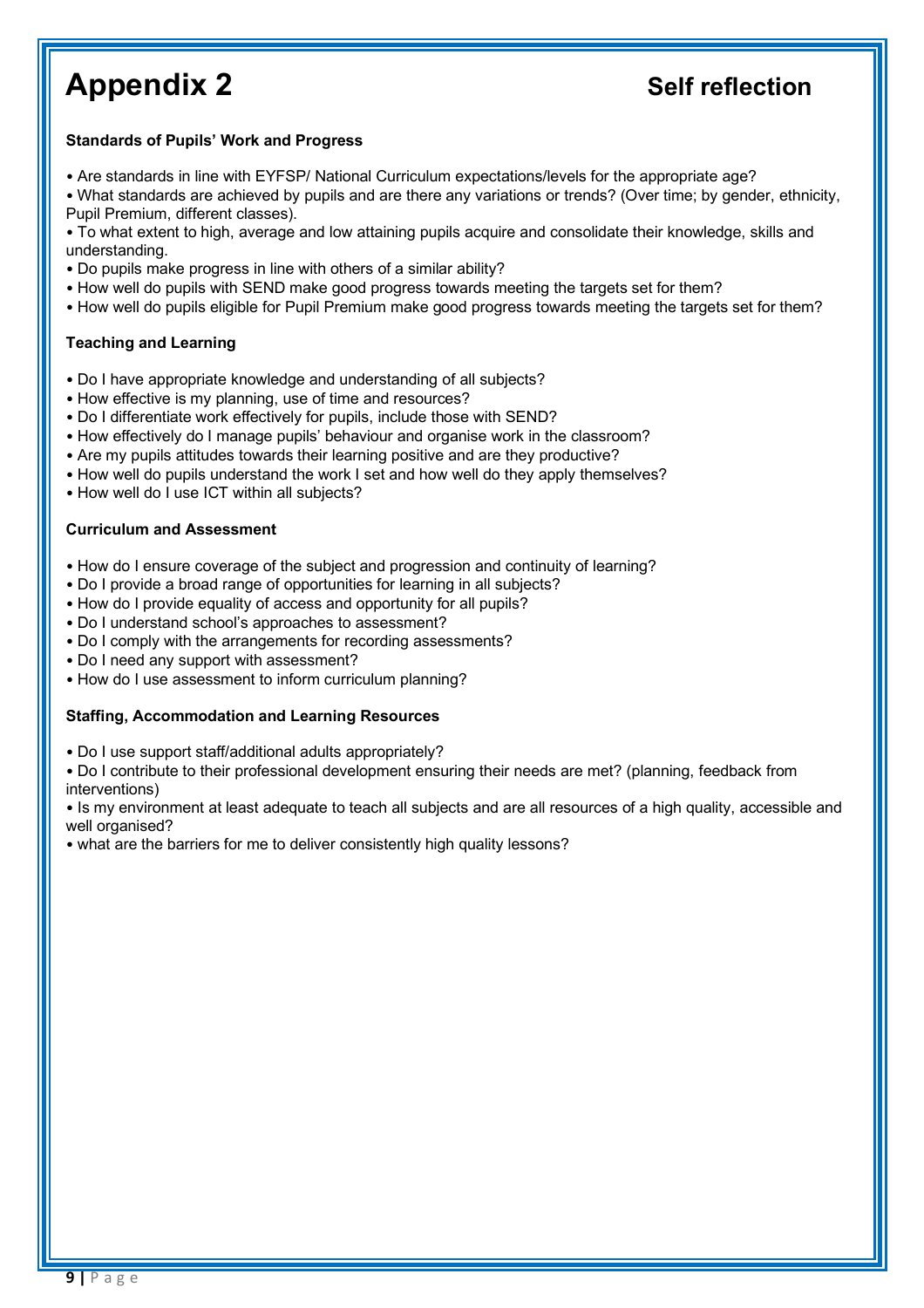# **Appendix 3 Lesson Observation Pro-forma**

| <b>Blackmoor Park Infant School</b><br><b>Observer</b> |      |                     |    |
|--------------------------------------------------------|------|---------------------|----|
|                                                        |      |                     |    |
| <b>Class</b>                                           |      | Age group           |    |
| <b>Teacher</b>                                         |      | <b>Other adults</b> |    |
| <b>Date</b>                                            |      |                     |    |
| <b>Focus of lesson/session</b>                         |      |                     |    |
| <b>Observation period</b>                              | From |                     | To |
| <b>Observation comments</b>                            |      |                     |    |
|                                                        |      |                     |    |
| Strengths of the lesson                                |      |                     |    |
|                                                        |      |                     |    |
|                                                        |      |                     |    |
|                                                        |      |                     |    |
|                                                        |      |                     |    |
|                                                        |      |                     |    |
|                                                        |      |                     |    |
|                                                        |      |                     |    |
| <b>Developments to be discussed</b>                    |      |                     |    |
|                                                        |      |                     |    |
|                                                        |      |                     |    |
|                                                        |      |                     |    |
|                                                        |      |                     |    |
|                                                        |      |                     |    |
|                                                        |      |                     |    |
| <b>Agreed action</b>                                   |      |                     |    |
|                                                        |      |                     |    |
|                                                        |      |                     |    |
|                                                        |      |                     |    |
|                                                        |      |                     |    |
|                                                        |      |                     |    |
| <b>Signature</b>                                       |      |                     |    |
|                                                        |      |                     |    |
|                                                        |      |                     |    |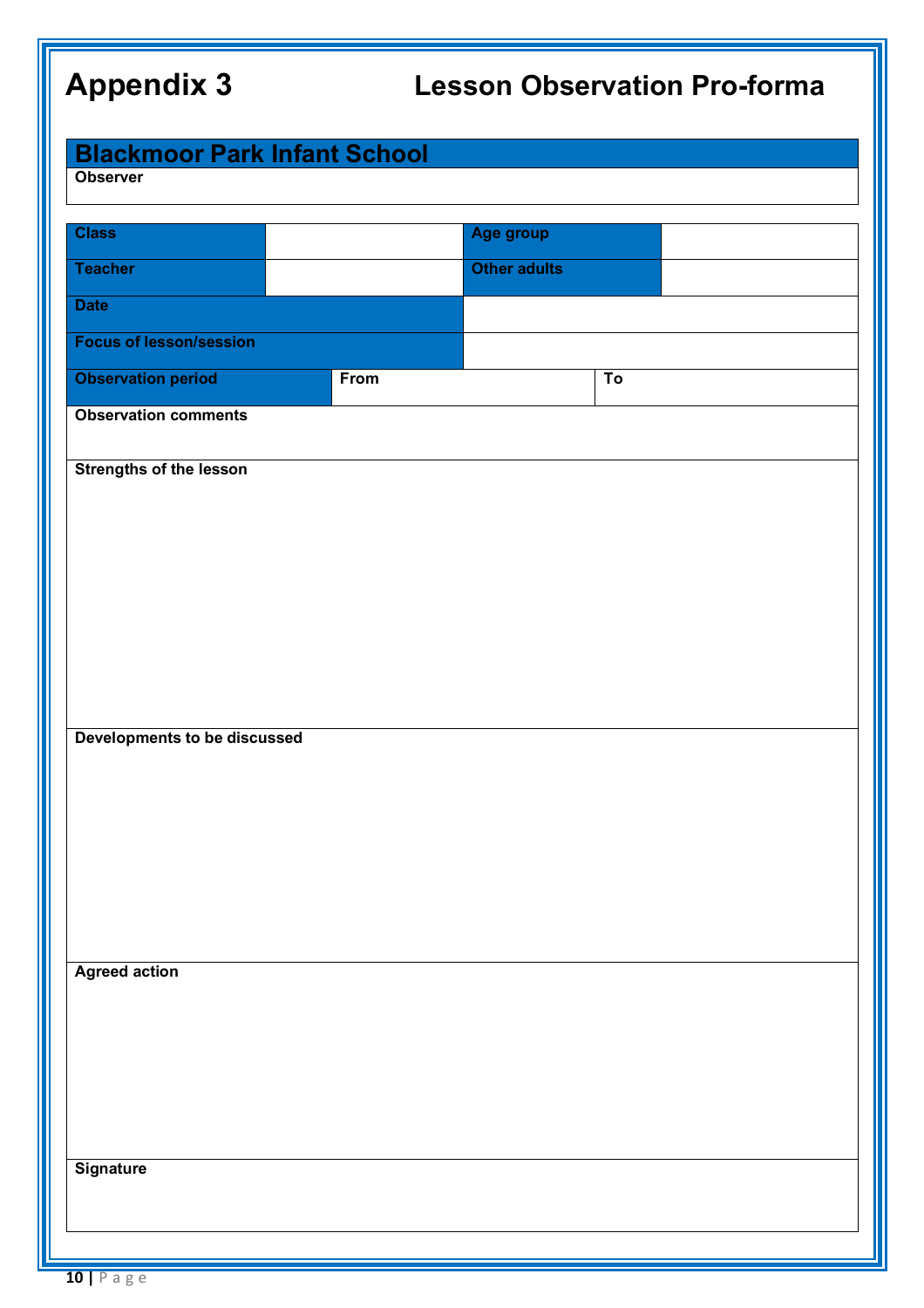## Appendix 4 Assessment for Learning  **Good Practice – Lesson Observation Form**

| <b>Teacher</b>                                                                                                                               | <b>Observer</b>                                                                    |
|----------------------------------------------------------------------------------------------------------------------------------------------|------------------------------------------------------------------------------------|
| <b>Year group</b>                                                                                                                            |                                                                                    |
| Lesson                                                                                                                                       |                                                                                    |
| <b>Number of Pupils</b>                                                                                                                      |                                                                                    |
| <b>Date</b>                                                                                                                                  | <b>Time</b><br>How involved are pupils?<br>Opportunities to discuss, think, share? |
|                                                                                                                                              | <b>Notes</b>                                                                       |
| <b>Planning</b>                                                                                                                              | New learning or consolidation?                                                     |
| Clear objectives - planning states what children<br>should learn [rather than just 'do'].<br>What new skills & knowledge are pupils gaining? |                                                                                    |
| <b>Differentiation</b> - distinct activities/expectations<br>evident for one or more parts of the lesson                                     |                                                                                    |
| <b>Prompt</b> – clear start, children ready & listening.<br>- explanation of main activity: order, means,<br>reason;<br>success criteria     |                                                                                    |
| Learning Environment - children can see;<br>organisation, displays, prompts, learning walls                                                  |                                                                                    |
| Children clear on purpose - relevance, links<br>with previous learning?                                                                      |                                                                                    |
| Teacher modelling - expectations, enthusiasm,<br>voice, interest, pace, etc                                                                  |                                                                                    |
| <b>Main Part</b>                                                                                                                             | Is there a smooth transition here?                                                 |
| Children clear on what to do -                                                                                                               |                                                                                    |
| do pupils know what they are learning & why?                                                                                                 |                                                                                    |
| Quality of activities -                                                                                                                      |                                                                                    |
| interesting, varied,                                                                                                                         |                                                                                    |
| children keen to start?                                                                                                                      |                                                                                    |
| <b>Differentiation</b> $-$ can observer see clearly how<br>this is done?                                                                     |                                                                                    |
| Do pupils know & understand their targets?                                                                                                   |                                                                                    |
| Use of adults $-$ are LSAs & helpers well<br>informed/prepared & utilised?                                                                   |                                                                                    |
| <b>Focus/diffuse/intervention</b> $-$ is there a<br>pause/consolidation?                                                                     |                                                                                    |
| Mini plenary?                                                                                                                                |                                                                                    |
| Dialogue & oral feedback?                                                                                                                    |                                                                                    |
| <b>Expectations of behaviour?</b>                                                                                                            |                                                                                    |
| Are adults alert to social, emotional & learning needs of<br>pupils?                                                                         |                                                                                    |
| Discussion-<br>talking partners/paired discussion, encouragement of<br>thinking skills                                                       |                                                                                    |
| <b>Questioning</b> $-$ open/closed/appropriate to ability.                                                                                   |                                                                                    |
| Targeted?<br>Do pupils ask questions of each other, the<br>teacher/other adults?                                                             |                                                                                    |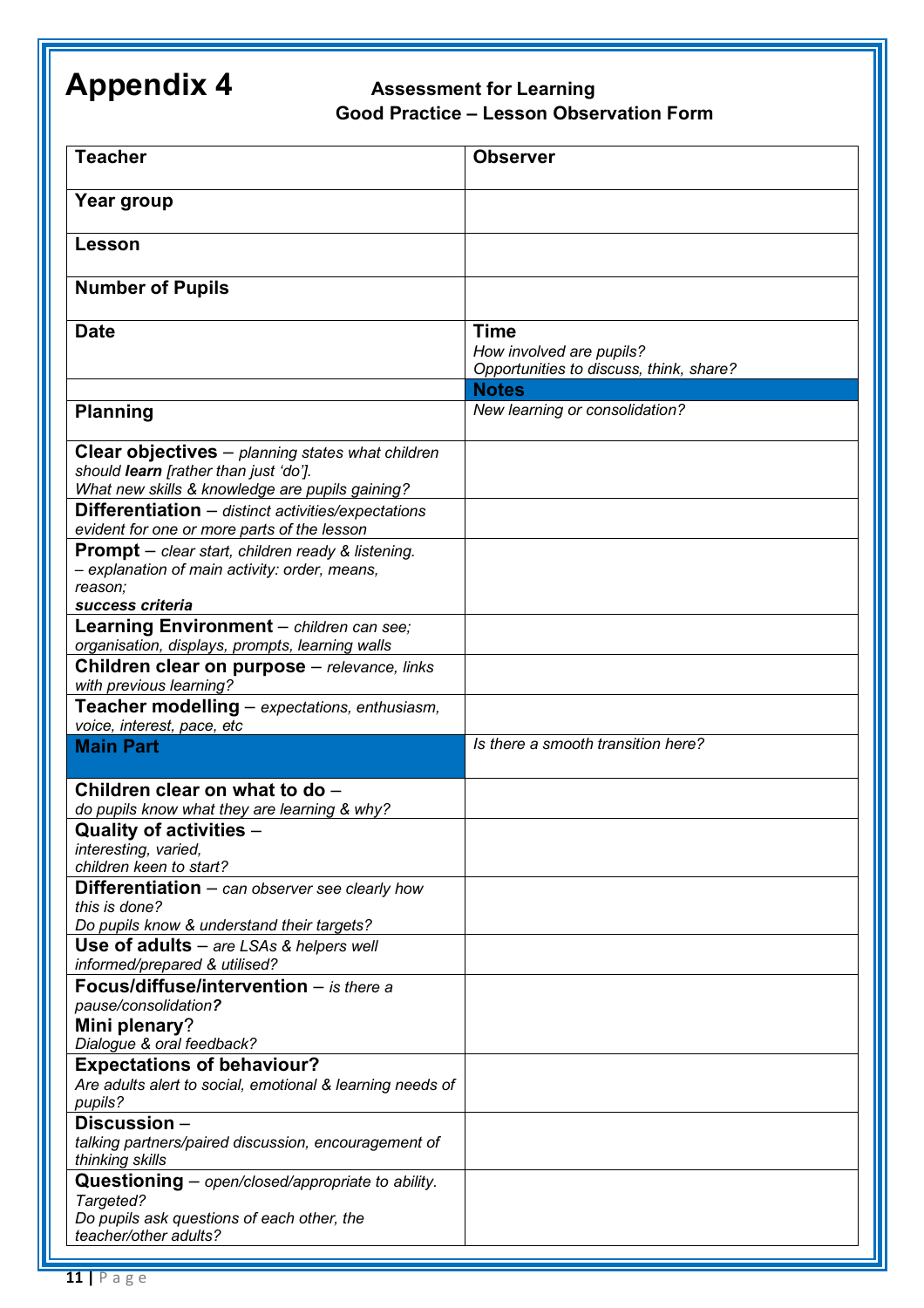| Engagement-                                           |                              |
|-------------------------------------------------------|------------------------------|
| Are pupils working independently?                     |                              |
| Are they self-reliant?                                |                              |
| Do they take responsibility for their own learning?   |                              |
| How well do pupils collaborate with others?           |                              |
| Use of ICT?                                           |                              |
|                                                       |                              |
|                                                       |                              |
| <b>Finish</b>                                         |                              |
| Feedback - synopsis of what has been learned          |                              |
| rather than what has been done                        |                              |
| Children's responses -                                |                              |
| are they clear/accurate                               |                              |
| in expression of their learning?                      |                              |
| Are they happy with their work? Proud of it?          |                              |
| Pupils involved in assessing their own learning?      |                              |
| Evidence of learning -                                |                              |
| is it consistently of a good standard?                |                              |
| Are they developing habits of good learning or easily |                              |
| distracted?                                           |                              |
| Are all groups making the same/different progress?    |                              |
| High finish -                                         |                              |
| enthusiasm, praise, positive ending                   |                              |
| <b>Strengths of lesson</b>                            | <b>Areas for Development</b> |
|                                                       |                              |
|                                                       |                              |
|                                                       |                              |
|                                                       |                              |
|                                                       |                              |
|                                                       |                              |
|                                                       |                              |
|                                                       |                              |
|                                                       |                              |
|                                                       |                              |
|                                                       |                              |
|                                                       |                              |
|                                                       |                              |
|                                                       |                              |
|                                                       |                              |
|                                                       |                              |
|                                                       |                              |
|                                                       |                              |
|                                                       |                              |
|                                                       |                              |
|                                                       |                              |
|                                                       |                              |
|                                                       |                              |
|                                                       |                              |
|                                                       |                              |
|                                                       |                              |
|                                                       |                              |
|                                                       |                              |
|                                                       |                              |
|                                                       |                              |
|                                                       |                              |
|                                                       |                              |
|                                                       |                              |
|                                                       |                              |
|                                                       |                              |
|                                                       |                              |
|                                                       |                              |
|                                                       |                              |
|                                                       |                              |
|                                                       |                              |
|                                                       |                              |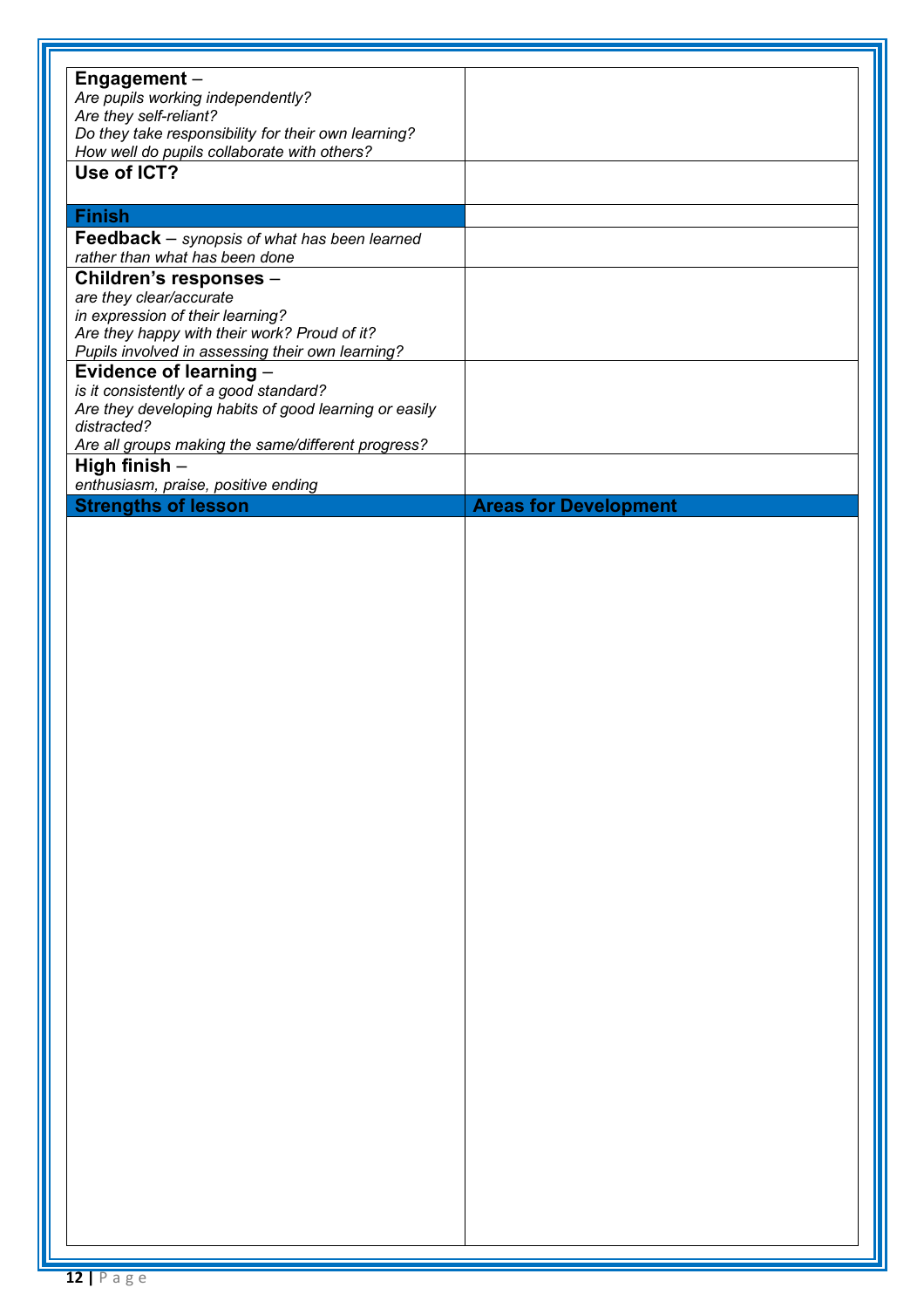| <b>Appendix 5</b>                                                                                                                                                                                                                                                                                                                                                                                                                                    |                                                                                                                                      | <b>Work Scrutiny Record Sheet</b> |                |
|------------------------------------------------------------------------------------------------------------------------------------------------------------------------------------------------------------------------------------------------------------------------------------------------------------------------------------------------------------------------------------------------------------------------------------------------------|--------------------------------------------------------------------------------------------------------------------------------------|-----------------------------------|----------------|
| <b>Date</b>                                                                                                                                                                                                                                                                                                                                                                                                                                          | <b>Term</b>                                                                                                                          | Year group                        | <b>Subject</b> |
| <b>Name of Children</b>                                                                                                                                                                                                                                                                                                                                                                                                                              |                                                                                                                                      |                                   |                |
| Was the work suitably presented?<br>Differentiation: (choose 3 dates at random)<br>work?<br>How is work differentiated?<br>Is challenge offered through depth and<br>breadth?                                                                                                                                                                                                                                                                        | Are ability groups doing the same or different                                                                                       |                                   |                |
| Did the marking help the child to improve?<br>Impact of Marking: .<br>How do pupils respond to feedback?<br>$\bullet$<br>Are improvements evident from pupil<br>٠<br>responses and skills applied over time?<br>Is there evidence of quality constructive<br>٠<br>feedback?                                                                                                                                                                          |                                                                                                                                      |                                   |                |
| Did the work presented reflect the<br>planning?<br>Is work pitched in line with year group<br>programmes of study?<br>Is assessment used to give timely<br>intervention?<br>Are all children challenged?<br>What would you consider the content of<br>the work to be? Expected standard?<br><b>Greater depth? Working towards the</b><br>standard?<br><b>Progress and Learning:</b><br>٠<br>(including a balance between skills and<br>application)? | Can you determine what has been taught?<br>Can you determine what has been learned?<br>Is there a good range and quantity of content |                                   |                |
| Pupils comments about their lessons:<br>Possible areas for development:                                                                                                                                                                                                                                                                                                                                                                              |                                                                                                                                      |                                   |                |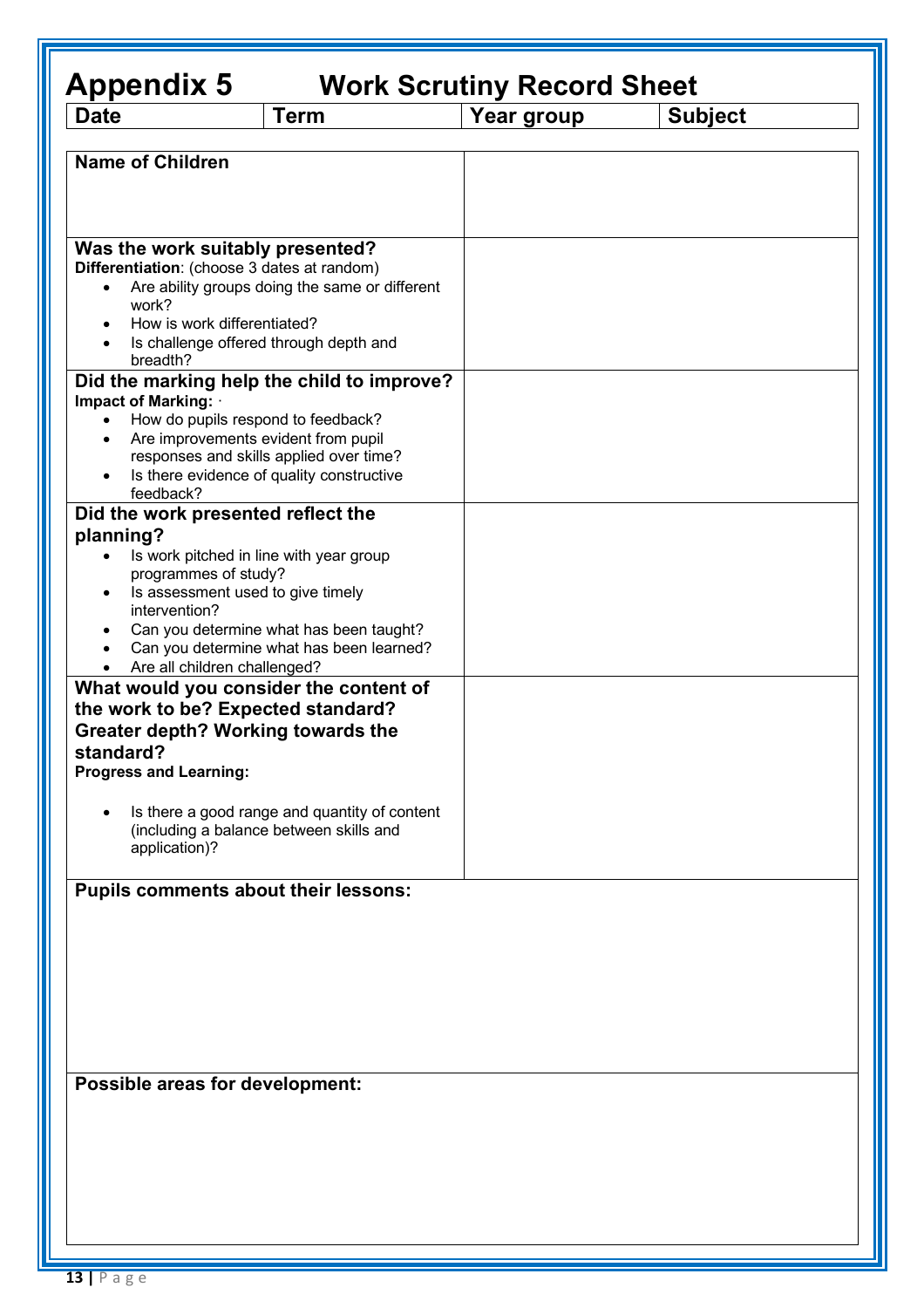# **Appendix 6**

## **The Value and Purpose of Carrying out Scrutiny of Work**

#### **The purpose of scrutinising pupils' work is to:-**

• Raise standards by identifying areas for development;

• Identify strengths and weaknesses in the quality of teaching and learning, and then to share good practice and address shortcomings;

• Track and monitor the progress and attainment of individual pupils and groups of pupils within and between year groups;

• Provide documentary evidence of pupils' progress and attainment over a period of several years;

• Develop a picture of whole-school issues such as marking, assessment, hand-writing, curriculum coverage, equal opportunities;

• Establish the extent to which cross curricular strands and/or skills are being promoted or developed, such as personal, social and health education, literacy, numeracy, information and communication technology;

• Give the subject co-ordinator an overview of the subject across all year groups.

#### **How frequently should the scrutiny of work be carried out?**

• The scrutiny of work should take place according to pre-arranged timescale, usually linked to the School Improvement Plan;

• It is likely that a school would want to carry out the scrutiny of work in core subjects, English, mathematics and science on a more regular basis than in the foundation subjects;

• The frequency of scrutiny of work depends on the size of the sample to be covered, the personnel involved, and the intended outcomes of the activity.

#### **Is it possible to carry out scrutiny of work in all subjects?**

• The scrutiny of work in religious education, English, mathematics, science, history, geography, art and design and design and technology is usually easier than the scrutiny of work in information and communication technology, music and physical education;

- It should be possible to track the work of pupils in almost all subjects through some sort of recorded information;
- It is not always possible or even desirable to scrutinise the work of Nursery and Reception pupils;

• The nature of scrutiny will vary for the different subjects, and may well include photographs and models for art and design and design and technology;

• The scrutiny of some work in information and communication technology will only be possible through the scrutiny of work in other subjects.

#### **By whom should the scrutiny of pupils' work be carried out?**

• The scrutiny of work can be carried out by teachers, subject/aspect coordinators and/or the senior management team;

• Members of the Governing Body can be involved in the scrutiny of work;

• Before determining who will carry out the work scrutiny, it is necessary to establish the purpose of the work scrutiny exercise;

• Work scrutiny can be carried out by individuals or groups of staff:

• The scrutiny of work can be carried out by external consultants.

#### **At what stage in the school year should work be scrutinised?**

• The scrutiny of work should ideally be spread over the course of the school year to make the exercise manageable;

• If the work scrutiny has been planned well in advance, and samples of books have been kept, it is possible to carry out work scrutiny at any stage in the school year;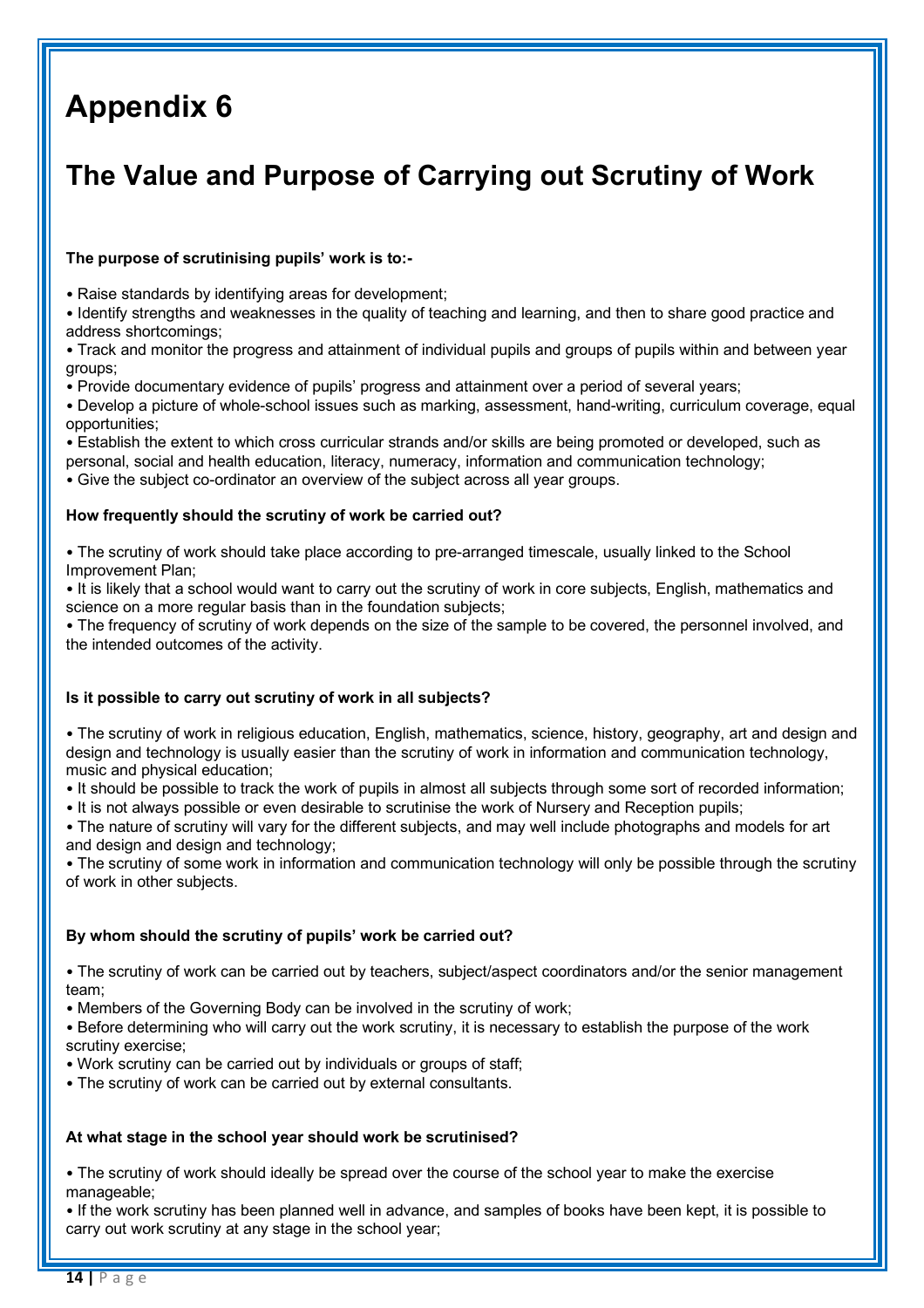• If the school has not kept samples of books, it is easier to carry out work scrutiny at the end of the term or at the end of the academic year.

## **Should the scrutiny of work take place in all of the year groups in each key stage?**

**•** The nature of the scrutiny of work exercise depends very much on the expected outcomes or the intended purpose of the activity;

• There are times when it is more helpful to reduce the sample of work, so that key features can be explored in greater depth;

• There are times when it may be more productive to target individual year groups or key stages;

• It may be appropriate on occasions to sample the work of individual teachers, rather than to sample subjects, year groups and key stages;

• The sample of work to be scrutinised should be determined well in advance so that specific and predetermined criteria can be met, ensuring that the work scrutiny is a well focused and purposeful activity.

How large should the sample of pupils' work be in order to make well founded judgements?

• It is useful to compare the work of pupils of different abilities, and the usual sample contains the work of one higher, one lower, and one average attaining pupil;

• There are times when it is more useful to scan the work of a complete class, especially when the focus is linked to a whole-school issue such as marking or presentation;

• There are times when it is only necessary to look at the work of one pupil in the class, for example to determine curriculum coverage;

• It is sometimes useful to look at the work of groups of pupils across the whole-school, for example, pupils with English as an additional language, special educational needs, or Traveller children;

• The size of the sample should be decided in advance of the work scrutiny activity and should ensure that the predetermined intended outcomes can be met.

#### **What criteria should be used for the scrutiny of pupils' work?**

• The criteria for the scrutiny of work should be determined well in advance and should be linked to the School Improvement Plan;

• The criteria for the scrutiny of work should be shared with all staff well in advance of the exercise;

• Criteria may be subject specific, such as the extent to which pupils have the opportunity to develop investigative skills in mathematics and science;

- Criteria may be linked to whole-school issues such as presentation, assessment or marking;
- The criteria for the scrutiny of work may be different for different key stages, classes or groups of pupils.

#### **How should the focus for the scrutiny of work be decided?**

• The focus for the scrutiny of work should arise from and link to ongoing school development;

• The focus for the scrutiny of work may come from the School Improvement Plan, the subject/aspect/key stage coordinator, or the senior management team;

• The focus should be clearly stated in advance of the scrutiny of work exercise so that all staff are fully apprised and aware of the purpose of the activity

• The main purpose of the scrutiny of work is to raise standards in the school, and it is therefore possible that the focus of scrutiny may be the results of national end of key stage results;

• The focus for the scrutiny of work may be in response to government initiatives such as social inclusion, literacy or numeracy.

#### **What are the expected outcomes of the scrutiny of work?**

**•** The outcomes of work scrutiny should be decided in advance of the activity and should be linked to the focus of the activity;

• The actual outcomes may not be the expected outcomes;

• The outcomes of the scrutiny of work should inform school development and should be instrumental in raising standards throughout the school;

- The intended outcomes of the activity and the actual outcomes of the activity should be shared with staff;
- The actual outcomes should be recorded for future reference.

#### **The role of the coordinator in guiding and organising the scrutiny of work, and in sharing strengths and weaknesses with staff:**

• It is likely that the coordinator will be responsible for organising the scrutiny of work;

• The coordinator must have a clear focus for the scrutiny of work, and a plan for ensuring that the activity is successfully completed within a given timescale;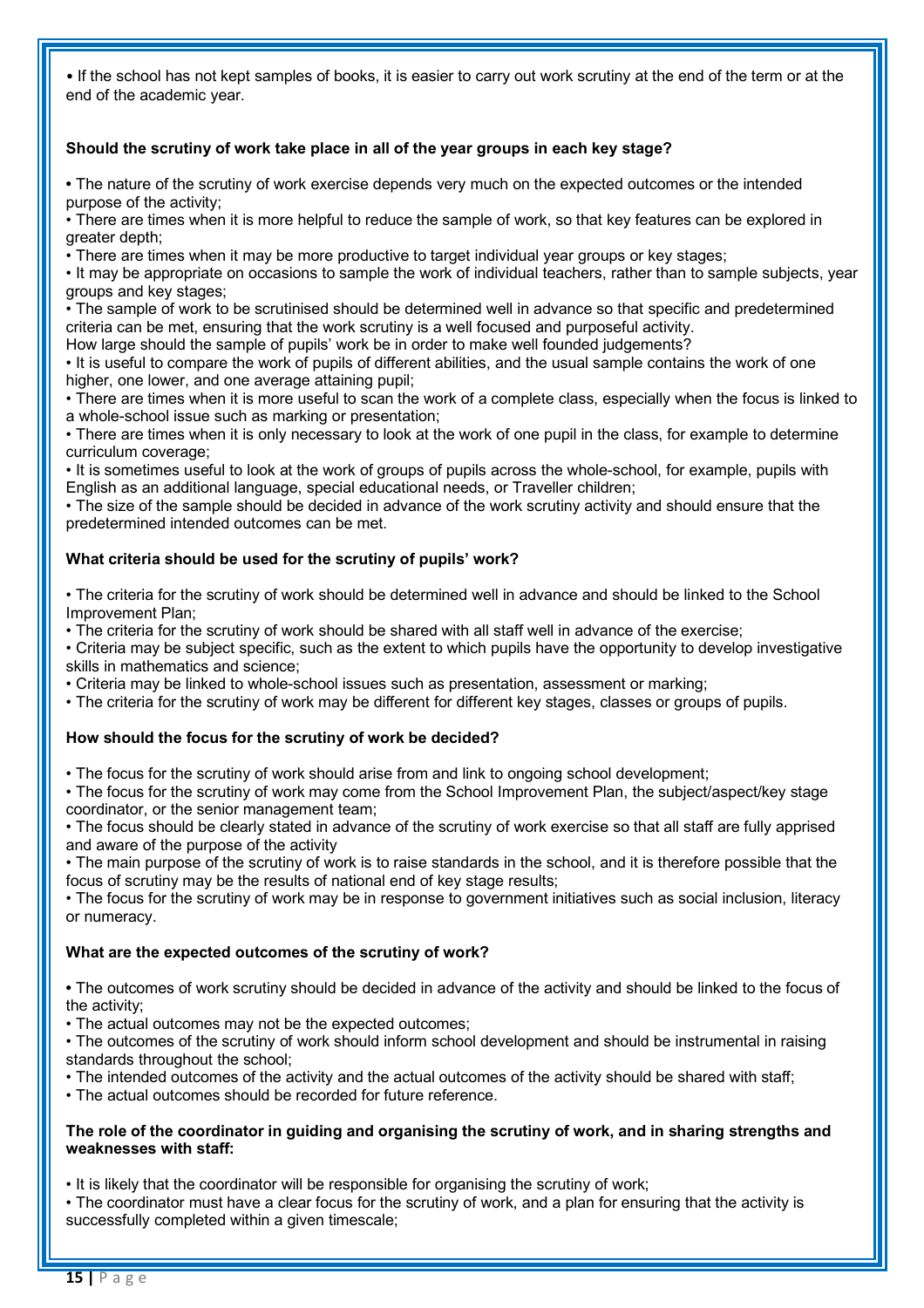• The coordinator will need to discuss the focus of the scrutiny with members of the senior management team, to ensure that the scrutiny or work is purposeful and that it is an integral part of school development;

• The coordinator will need to meet with colleagues to explain what the focus of the work scrutiny is so that they are clear about the intended outcomes of the exercise.

#### **When planning the scrutiny of work, the coordinator should consider the**:-

- Focus/purpose of the activity
- Intended outcomes
- Number of samples of work required and range of work required
- **-** Timescale for the exercise
- Way in which the scrutiny will be recorded
- Involvement of colleagues
- Arrangements for feedback to individual colleagues and/or the whole staff
- Arrangements for feedback to the senior management team/Governing Body

#### **Feedback to colleagues**

**-** Before feeding back individually to colleagues, or to the whole staff, the person responsible for the scrutiny of work exercise should draw up the main outcomes in terms of strengths and weaknesses

- Feedback to colleagues should be clear and helpful, and should be clearly linked to the focus of the scrutiny of work;

- Individual feedback should be presented in a sensitive way, but should nevertheless give a clear picture of strengths and areas for development;

- Feedback to the whole-staff or senior management team, should take place after individual feedback, and should draw together the main outcomes of the scrutiny of work activity.

#### **The main outcomes of the scrutiny of work should provide the basis for devising ways in which the school can move forward;**

**-** Written records of the scrutiny of work should be kept by the school as a point of reference and should clearly explain:-

- The focus of the activity
- The outcomes of the activity
- The use made of the outcomes to move the school forward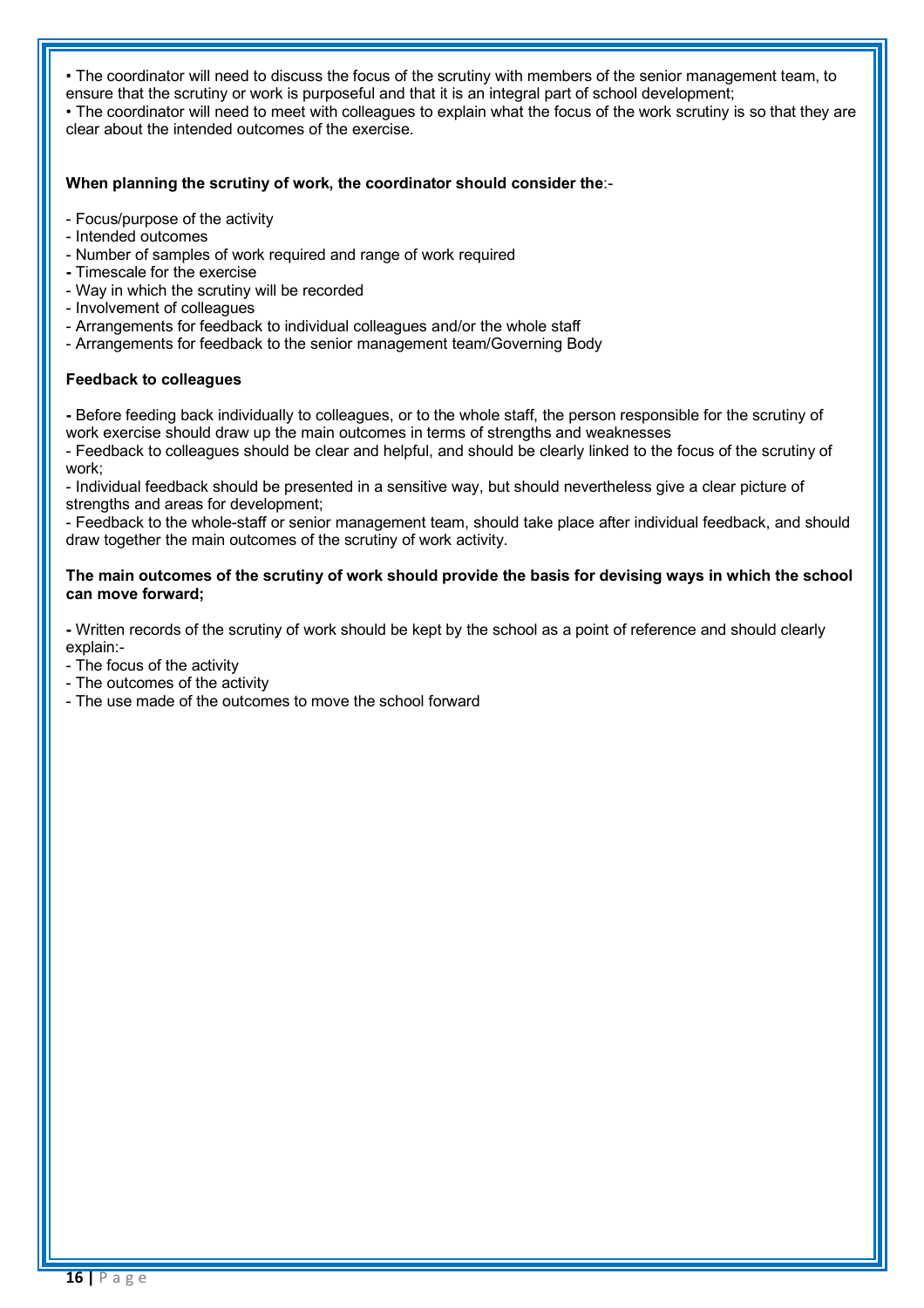## **Appendix 7 Analysis of Work Scrutiny Food for thought**

Points to consider to focus thinking areas for further school development.

#### **Time for the subject**

- What time should be given to this subject over the year?
- What time is given to this subject on the timetable?
- Does the evidence of work completed indicate that sufficient time is given to this subject?

#### **Balance of work across programmes of study**

• How many opportunities were pupils given to cover these within the curriculum map of the year group? Is this sufficient?

• What is the balance of coverage of the attainment targets? Is this appropriate?

#### **Depth of study. Continuity and progression**

- Does the sequence of work covered promote deep learning by being connected?
- Does the choice of work focus encourage learning progression by building on skills previously taught?
- Do the opportunities promote subject vocabulary and subject skill development?

#### **Development of thinking skills and problem solving**

- Is there enough evidence being encouraged to think and use their own ideas?
- How much work is copied? Death by worksheet?

#### **Differentiation**

• Is the work differentiated for different abilities and age ranges?

• Is there enough evidence of children being presented with a variety of recording opportunities to support different learning styles?

#### **Other evidence?**

Is this all the work covered in this subject evidenced somewhere?

How is speaking and listening, discussion and debate, role play, practical work with no recording, temporary work – e.g. individual whiteboard work recorded to demonstrate evidence of learning?

Is this an area of development for the subject and school?

Could photocopied short summary be pasted into book as appropriate place? Children or LSA could stick them in quickly. They then help children remember this learning when reviewing their learning in book over time.